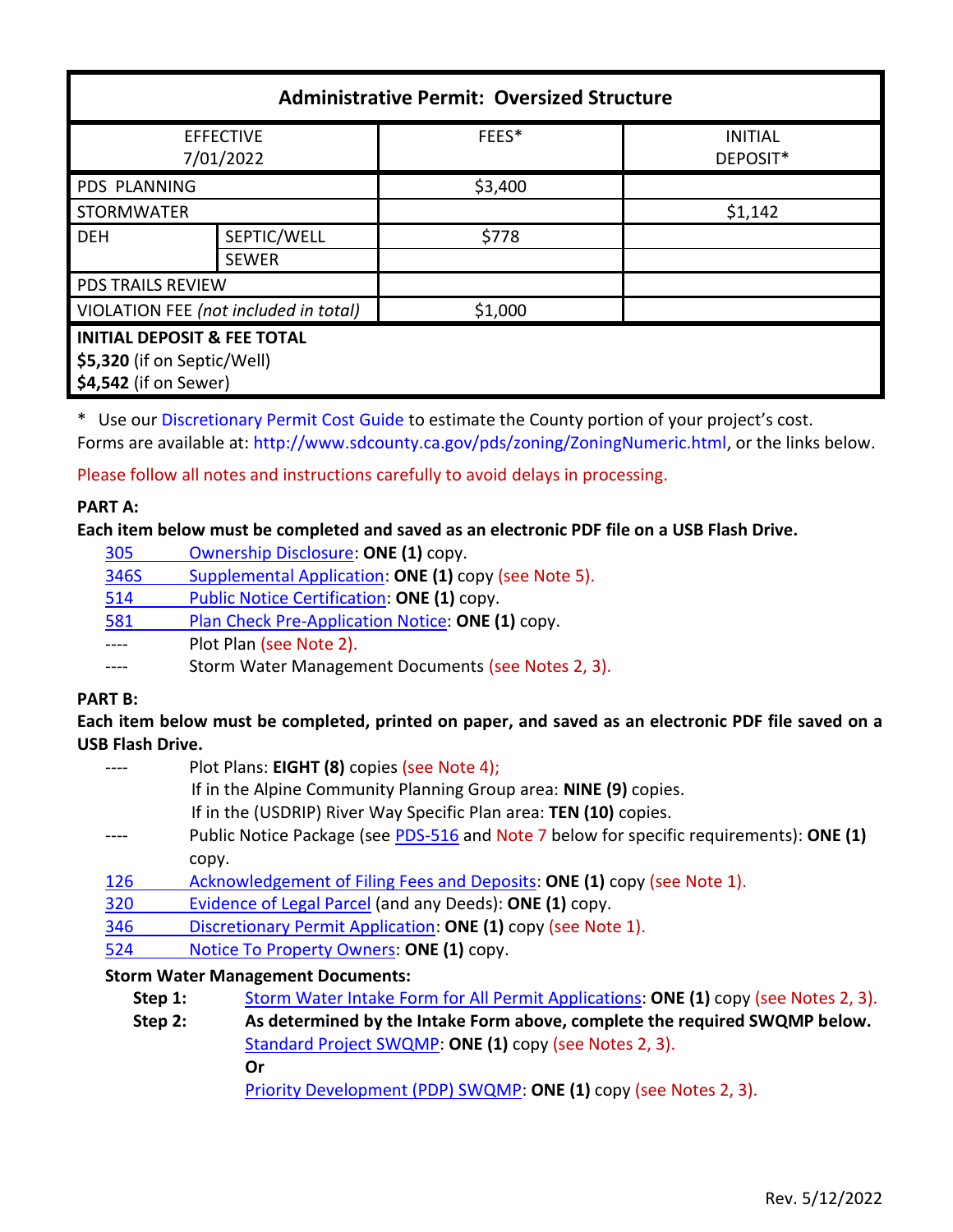# **PART C:**

**All items below are for your information. Please do not bring in these items.**

- 090 [Minimum Plot Plan Information](http://www.sdcounty.ca.gov/pds/docs/pds090.pdf)
- 209 [Defense and Indemnification Agreement FAQs](http://www.sdcounty.ca.gov/pds/zoning/formfields/PDS-PLN-209.pdf)
- [515 Public Notice Procedure](http://www.sdcounty.ca.gov/pds/zoning/formfields/PDS-PLN-515.pdf)
- 516 [Public Notice Applicant's Guide](http://www.sdcounty.ca.gov/pds/zoning/formfields/PDS-PLN-516.pdf)
- 546 Oversized Structur[e Applicant's Guide](http://www.sdcounty.ca.gov/pds/zoning/formfields/PDS-PLN-546.pdf)
- [906 Signature Requirements](http://www.sdcounty.ca.gov/pds/zoning/formfields/PDS-PLN-906.pdf)

[Policy G-3: Determination of Legal Parcel](http://www.sdcounty.ca.gov/pds/zoning/formfields/POLICY-G-3.pdf)

### **NOTES:**

# 1. **IMPORTANT:**

A Registered Property Owner **MUST SUBMIT** a **Signed Letter of Authorization** for an Agent if; An Authorized Agent signs the PDS-346 form and is not the registered owner of the parcel.

Or, the parcel is owned by two or more registered owners.

Or, not all of the registered owners are signing the PDS-346 form.

Or, the Authorized Agent is not the Financially Responsible Party.

Or, the parcel is owned by a Corporation.

# **ADDITIONALLY:**

Financially Responsible Party **MUST SIGN** form PDS-126. Financially Responsible Party **INFORMATION MUST MATCH EXACTLY** on form PDS-126 Authorized Agent **may sign** form PDS-346 **ONLY IF ATTACHED** to a **Signed Letter of Authorization.**

- 2. Save each complete Study, Report, Plot Plan, Map, etc., as an electronic PDF file onto ONE (1) USB Flash Drive. Provide only ONE (1) USB Flash Drive. Submit only the requested files. Files CANNOT have any security restrictions or passwords. Please name each PDF file on the USB Flash Drive based on the "Title or Type" of document being submitted (examples: Plot Plan, Resource Protection Study, Grading Plan). Please note: the USB Flash Drive will not be returned.
- 3. The Storm Water Intake Form determines whether a project requires a Standard SWQMP or Priority Development Project (PDP) SWQMP. These forms and documents must be submitted on paper and as PDF files on the USB Flash Drive and have all required signatures.
- 4. Printed Plot Plans, Elevation Drawings, Floor Plans, etc. (must be at least 11" x 17") are to be stapled together in sets and folded to 8½"x11" with the lower right-hand corner exposed. Note: Elevation Drawings or sketches must be of EACH of the FOUR SIDES of the proposed structure.
- 5. The form (PDS-346S) will be "speaking" for you, so it is very important that your project is described in complete detail. For example specify the use, square footage, height, etc. of the proposed and existing structures.
- 6. Project goes to local Community Planning Group and/or Design Review Board for recommendation.
- 7. Notice of the application shall be given to all property owners within 500' (feet) from the applicant's property and a minimum of 20 different owners. For example, if 20 different property owners cannot be found within a 500' radius, the notice area shall be expanded until 20 property owners are available for notification. See table below for more details.